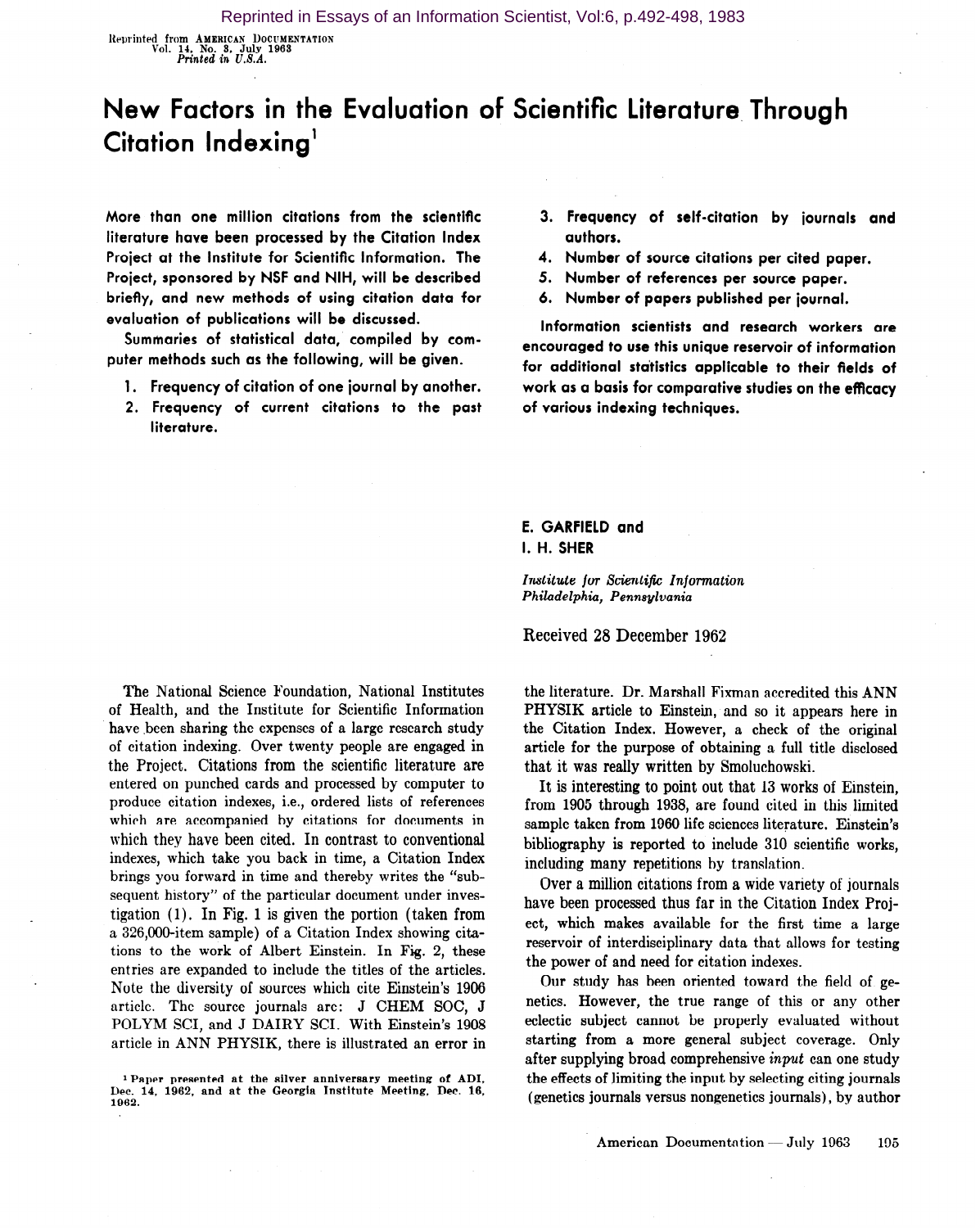| EINSTEIN A--------*05*ANN PHYSIK---------- 17 549                                       |                                                                                  |    |            |
|-----------------------------------------------------------------------------------------|----------------------------------------------------------------------------------|----|------------|
|                                                                                         |                                                                                  |    |            |
| ROSS1 C NATURE                                                                          |                                                                                  |    | 61 189 822 |
|                                                                                         | -------------06-ANN PHYSIK---------- 19 289                                      |    |            |
|                                                                                         | ELWORTHY PH J CHEM SOC 59 1951<br>VARADAIAH VV J POLYM SCI 60 46 528             |    |            |
|                                                                                         |                                                                                  |    |            |
|                                                                                         | WHITNAH CH J DAIRY SCI 59 42227                                                  |    |            |
|                                                                                         | --------------06-ANN PHYSIK---------- 19 371                                     |    |            |
|                                                                                         | KING AL BIOC BIOP A 60 42 344                                                    |    |            |
|                                                                                         | ---------------07-JAHRB RADIOAKT ELEKT 4 411                                     |    |            |
|                                                                                         | DEBEAURE, $0$ COMPT REND $602502149$                                             |    |            |
|                                                                                         | ---------------08-ANN PHYSIK---------- 25 205                                    |    |            |
|                                                                                         | FIXMAN M J CHEM PHYS 60 33 1357                                                  |    |            |
|                                                                                         |                                                                                  |    |            |
|                                                                                         |                                                                                  |    |            |
|                                                                                         |                                                                                  |    |            |
|                                                                                         | BULLOUGH RK J POLYM SCI 60 46 517                                                |    |            |
|                                                                                         | COUMOU DJ J COLL SC1 60 15 408<br>--------------11-ANN PHYSIK---------- 34 591   |    |            |
|                                                                                         |                                                                                  |    |            |
|                                                                                         | ELWORTHY PH J CHEM S O C 59 1951<br>GIBBONS RA BIOCHEM J 59 73 217               |    |            |
|                                                                                         | VARADAIAH VV $J$ POLYM SCI 60 46 528                                             |    |            |
|                                                                                         |                                                                                  |    |            |
|                                                                                         |                                                                                  |    |            |
|                                                                                         | WHITROW GJ . NATURE 60 188 790<br>--------------12-ANN PHYSIK---------- 38 4 4 3 |    |            |
|                                                                                         |                                                                                  |    |            |
|                                                                                         | WHITROW GJ NATURE 60 188 790<br>--------------24-Z PHYSIK----------- 27 1        |    |            |
|                                                                                         | BAKANOV SP DISC FARAD 60 130                                                     |    |            |
|                                                                                         | --------------26-INVEST THEORY BROWN-H                                           |    |            |
|                                                                                         | BAKANOV SP DISC FARAD 60 130                                                     |    |            |
|                                                                                         | $------------37-J FRANKL INST------2 2 3 4 3$                                    |    |            |
|                                                                                         | DROZ-VIN. P COMPT REND 60 251 2297                                               |    |            |
|                                                                                         | -------------38-ANN MATH------------ 39 6 5                                      |    |            |
|                                                                                         | HOANG PT COMPT REND 60 250 1195                                                  |    |            |
| EINSTEIN HA-------*42*TR AM SOC CIVIL----- 107 561                                      |                                                                                  |    |            |
| KNISELY MH ANGIOLOGY                                                                    |                                                                                  |    | 60 11 535  |
| EINTHOVEN W-------*03*PFLUEGERS ARCH------ 99                                           |                                                                                  |    | 472        |
| DISTEL R                                                                                |                                                                                  |    |            |
| EIPEITAUER E------*56*ZEMENT KALK GIP----- 9                                            |                                                                                  |    | 501        |
| POWELL DA                                                                               | NATURE '                                                                         |    | 60 185 375 |
| EIRICH $F$ = - - - - - - - * 36 * KOLLOID: $Z$ - - +(-B - 1) - - 7 4 2 7 6              |                                                                                  |    |            |
| DEINDOER. F IND                                                                         | ENG CHE 60 52                                                                    |    | 59         |
|                                                                                         | $---------56-J$ COLLOID S C $\cdot$ & $\cdot$ $\cdot$ 11 748                     |    |            |
|                                                                                         | JONES MH CAN J CHEM 60 38 2303                                                   |    |            |
| <b>KEOSIAN J</b> SCIENCE                                                                |                                                                                  | 60 | 131 479    |
| OVERBERG, C J AM CHEM S 60 82 929<br>EISAMAN JL--------*51*JAMA----------------146 1417 |                                                                                  |    |            |
|                                                                                         |                                                                                  |    |            |
| <b>ALBRECTSEN</b>                                                                       | <b>ACT DER-VEN</b> 60 40 474                                                     |    |            |
|                                                                                         | FIG. 1. Computer printout of citations to the works of A. Einstein from CI.      |    |            |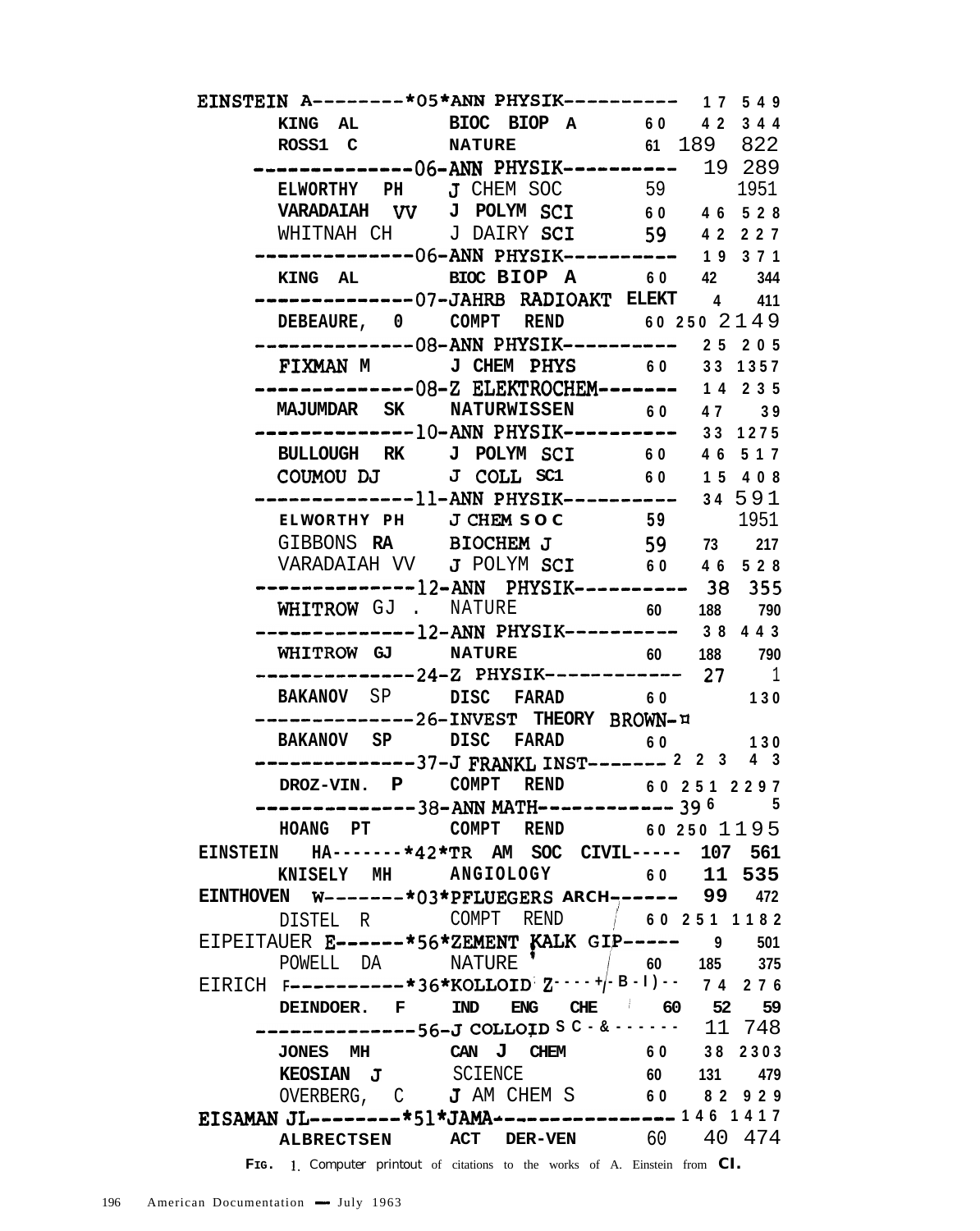EINSTEIN A 05 ANN PHYS IK  $17349$ UBER DE VON DER MOLEKULARKINÉTISCHIN<br>THEORIE DER WARME GEFORDERTE BEWEGUNG VON<br>IM RUHENDEM FLUSSIGKEITEN SUSPENDIERTEN **TEIL CHEM** BIOCHIM BIOPHYS ACT KINGAL 42 344 60 BACTERIA AND THEIR FLAGELLA ROSSI<sub>C</sub> 189 822 61 . **NATURE** DIFFUSION OF SMALL MOLECULES --------------- O6 ANN PHYSIK<br>EINE NEUE BESTIMMUNG DER MOLEKULDIMENSIONEN ELWORTHY PH J CHEM SOC 1951 59 THE STRUCTURE OF LECITHIN MICELLES IN BENZENE SOLUTION LYM SCI 46 328 60<br>THEORETICAL EVALUATION OF THE FLORY UNIVER-VARADAIAH VV J POLYM SCI SAL CONSTANT WHITNAH CH 3 DAIRY SCI 42 227 59 THE SOLUTION THE SOLUTION CONTRACT SOME PHYSICAL PROPERTIES OF MILK. VI. THE VOLUMINOSITY OF CASEINATE COMPLEX IN MILK, --------------- O6 ANN PHYS IK  $19$   $771$ ZUR THEORIE DER BROWNSCHEN BEWEGUNG KING AL BIOCHIM BIOPHYS ACT  $42 \t344 \t60$ BACTERIA ANO THEIR FLAGELLA 07 JAHRB RADIOAKT ELEKTR 4 411<br>UBER DAS RELATIVITATS PRINZIP UND DIE AUS \_\_\_\_\_\_\_\_\_\_\_\_\_\_\_ DEMSELBEN GESOGENEM FOLGERUNGEN C R AC SCIPAR 250214960 DE BEAURE O DEVELOPPEMENT DES CONSEQUENCES DE LA THEORIE DELINERTIE DE D. W. SCIAMA ET DE Do PARK \*\*\*\*\*\*\*\*\*\*\*\*\*\*\*\* OB ANN PHYSIK  $25$ 205 MOLEKULAR-KINETISCHE THEORIE DEQ OPALESZENZ VON GASEN KRITISCHEN ZUSTANDE, SOWIE EINIGER VERWANDTER ERSCHEINUNGUN J CHEM PHYS FIXMAN M 33 1357 60 DENSITY CORRELATIONS, CRITICAL OPALESCENCE' AND THE FREE ENERGY OF NONUNIFORM FLUIDS -------- 08 Z ELEKTROCHEM 14 235 ELEMENTARE THEORIE DER BROWNSCHEN BEWEGUNG MAJUMDAR SK NATURWISSENSCHAFTEN 47 39 60 MOLECULAR WEIGHT OF MYCOBACILLIN BY **DIFFUSION** METHOD ------------ 10 ANN PHYSIK 33 1275 THEORIE DEROPALESZENZ VON HOMOGENEN<br>FLUSSIGKEITEN UND FLUSSKEITSGEMEISCHEN IN O E R NAHE DESKRITISCHEN ZUSTANDES **BULLOUGHRK** JPOLYMSC? 46 517 60 BIREFRINGENCE AND LIGHT SCATTERING OF' HIGH **POLYMERS** J COLL SCI 15 408 60 COUMOU DJ APPARATUS FOR THE MEASUREMENT OF LIGHT SCATTERING IN LIQUIDS. MEASUREMENT OF THE<br>RAYLEIGH FACTOR OF BENZENE AND OF SOME OTHER PURELIQUIDS

FIG. 2. A. Einstein's citations expanded to include titles.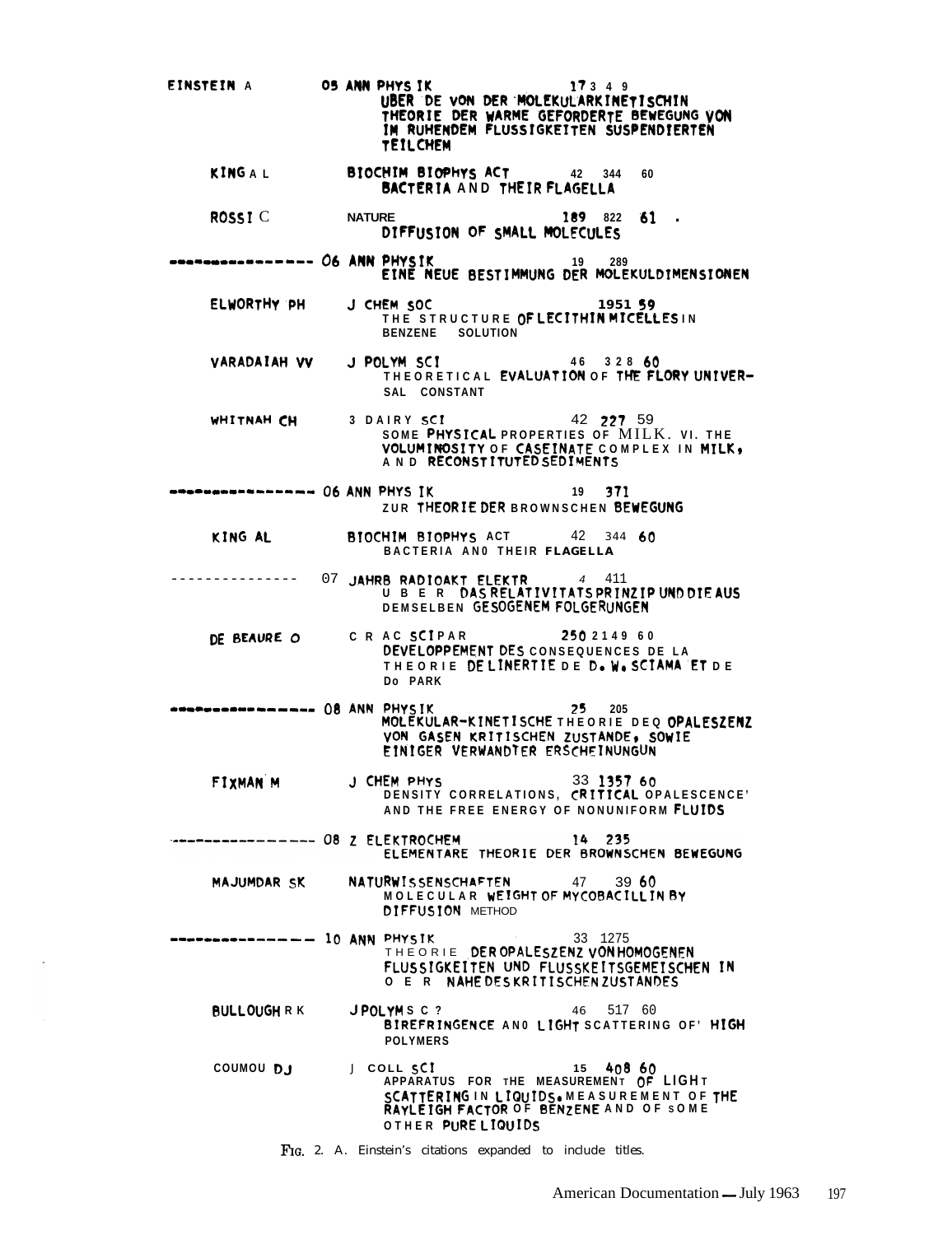\*\*\*\*\*\*\*\*\*\*\*\*\*\*\*\* 11 ANN PHYSIK 34 591' BERICHTIGUNG ZW MEINER ARBEIT. F IN E NEUE BESTIMMUNG DER MOLEKULDIMENSIONEN ELWORTHY PH J CHEM SOC 195159 THE STRUCTURE OF LECITHIN MICELLES TN BENZENE SOLUTION GIBBONS RA BIOCHEM J<br>THE PHYSICOCHEMICAL PROPERTIES OF TWO MUCOIDS FROM BOVINE CERVICAL MUCIN J POLYM SCI VARADAIAH VV 46 528 60 THEORETICAL EVALUATION OF THE FLORY UNIVER-SAL CONSTANT --------------- 12 ANN PHYS IK<br>LICHTGESCHWIMDIGKEIT U N Q STATIKDES **GRAVITATIONSFELDES** WHITROWG J **NATURE** 188 790 60 GENERAL RELATIVITY AND LORENTZ-INVARIANT THEORIES OF GRAVITATIONS --------------- 12 ANN PHYSIK 38 443 ZUR THEORIE DES STATISCHEN GRAVITATIONS-**FELDES** IRE 188 790 60<br>GENERAL RELATIVITY AND LORENTZ-INVARIANT WHITROW G.J. **NATURE** THEORIES OF GRAVITATIONS ............ 24 ZPHYSIK 27 ZUR THEORIE DER RADIOMÉTERKRAFTE DISCFAR SOC 130 60<br>THE MOTION OF A SMALL PARTICLE IN A NON-**BAKANOV SP** UNIFORM GAS MIXTURE 26 INVEST THEORY BROWN MOVE . . . . . . . . . . . . . . . . 26 DISC FAR SOC 130 60<br>THE MOTION OF A SMALL PARTICLE IN A NON-BAKANOV SP UNIFORM GASMIXTURE 233 43 O N GRAVITATIONAL WAVES DROZ-VINCE P C R AC SCI PAR 251229760 ISOTHERMIE APPROCHEE ET QUANTIFICATION POUR LA METRIQUE DE ROSEN ------------- 38 ANN MATH 39 63 THE GRAVITATIONAL EQUASIONS AND THE PROBLEM OF MOTION AC SCI PRO 25011956 0<br>Sur Les Equations du Mouvement en Relativ-HOANG PT . . . ITE GENERALE FIG. 2. A. Einstein's citations expanded to include titles. (Continued)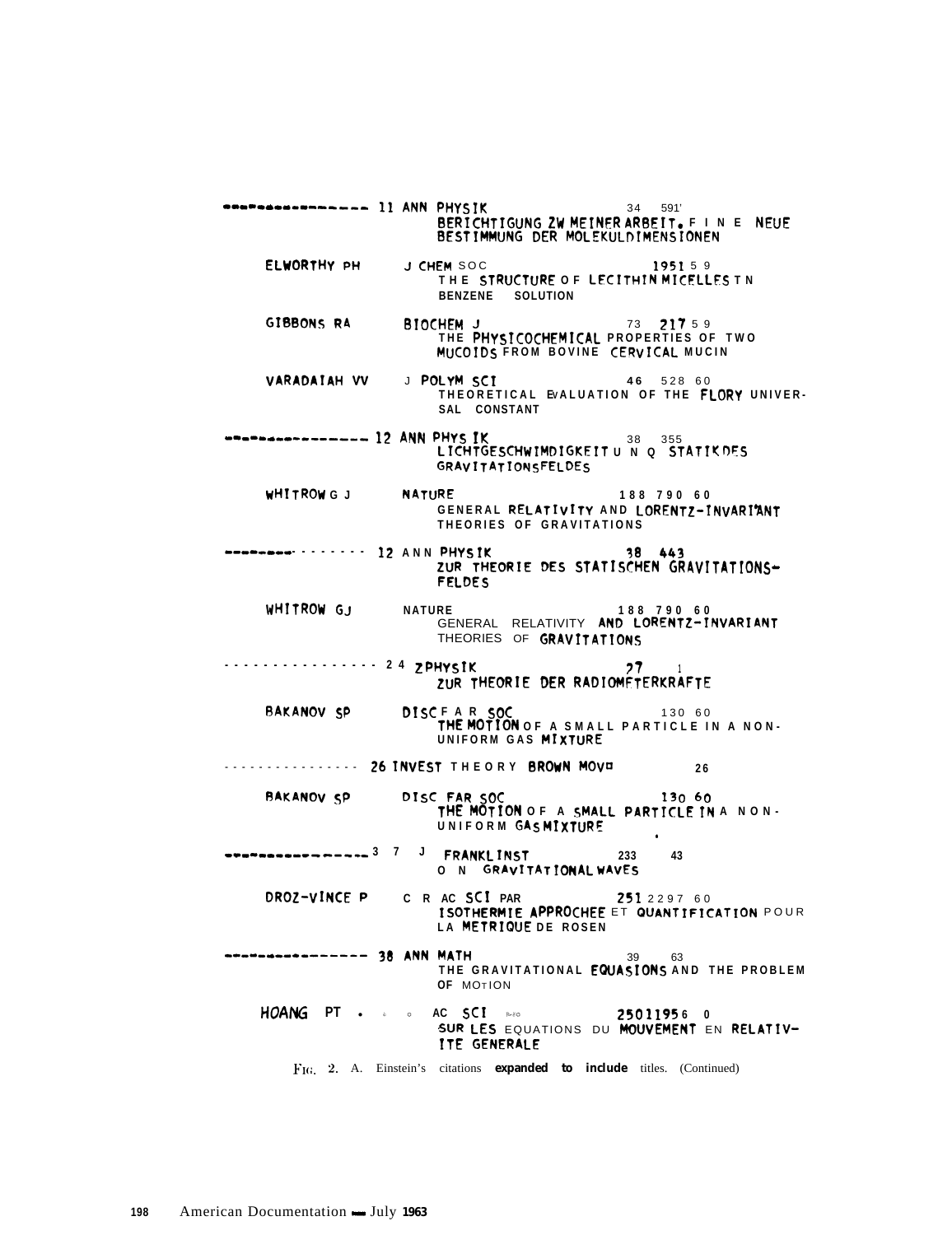(geneticists versus nongeneticists), by type of reference

(journal references versus nonjournal references), by subject of article (genetics articles versus nongenetics articles), etc. Similarly, only initial broad and comprehensive input can enable one to later study the possibilities of selective output.

The file of citations is alphabetized by the first reference author and printed as the Author Citation Index, or 'is alphabetized by reference publication to give the Journal Citation Index. These citation indexes can help answer such questions as: b

- 1. Where has an individual article or author been cited?
- **2.** Who else is publishing on a given subject-?
- 3. What journals are publishing articles on a given subject?
- 4. What papers belong in the historical introduction to a paper in progress, in a review article, in a chapter of a book, etc.
- 5 What are all the publications  $\mathbf{b}\mathbf{v}$  a given author?
- **6:** What is the distribution of citations throughout the years, throughout the journals, etc?
- 7 . Has a contemplated piece of research already been done ?

Some of these uses are difficult or impossible with conventional indexes. Others are similar to typical reference uses for large-scale indexing services.

In the course of our processing, certain "vital statistics" have been gathered. For example, data taken from journals published in the first third of 1962 and included in *Current Contents* -Life Sciences edition showed an average of 2.1 authors and 5.4 pages per paper. The same journals published an average of 17.3 articles per issue. However, we are more interested in certain "impact" factors such as how often a particular paper, author, or journal is cited compared to corresponding average values in a given Citation Index file.

In a Citation Index compiled from the references in one issue of one journal, there are few cases of more than one source citing the same reference. In this case, therefore, the source/reference  $S/R$  <sup>2</sup> ratio is almost equal to 1. As the input grows, more multiple citations are encountered, and the average number of sources per reference (S/R) increases. Thus, in a Citation Index compiled from 60,000 citation, the S/R was about 1.2. 'In a Citation Index of 326,000 items, the S/R ratio was 1.5 instead. In Fig. 3 is shown (for the 326,000~citation sample) the **percentage** of references cited one time, two times, three times, etc. From these data it can be calculated that 95% were cited one to three times. The range in this compilation extends from the bulk of articles which are cited only once to one article by Oliver H. Lowry which was cited 305 times. It is seen then that most Citation Index searches will yield a manageable number of citing papers.

In this Index, 8% of all citations are first-author



FIG. **3.** Per cent references in 326,000-item citation index vs. number of times cited.

self-citations. Similarly, 20% of all sources which cite a journal are found to be self-citations by journal. That is, from that same journal title  $\rightarrow$  obviously this varies for each that same journal title  $\rightarrow$  obviously this varies for each journal considered.

Statistics taken from 1.4 million references which appeared in the 1961 literature disclose an average of 13.7 references per article. Of these references, an average of 2.2 are to nonjournal publications. Thus,  $84\%$  of these references are *to* journal articles. Of the approximately 102,000 source items or articles processed to produce the file of 1.4 million references, 11.9% were items containing no references at all. This value of 11.9% is, of course, swollen by the inclusion of brief notes, editorials, queries, and letters to the editor which often contain no references. The latter items can be found through the use of a first-author-alphabetized bibliography of the processed source items which, it is planned, will accompany the Citation Index Proper (2). It should be noted that these items are not usually indexed by the conventional services.

The combined use of the author bibliography and the Citation Index aids the user in searching backward and forward in time. The typical search starts by looking up a particular **paper** in the Index and'finding the citations to that paper. The user can also take note of papers by the same first author either in the Citation Index or in the author bibliography. The likelihood of a paper escaping detection because it neither contains references nor was cited subsequently is quite small and is, in fact, the product of the probabilities of each contingency. .

The 326,000-item sample of 1960 literature revealed

<sup>2</sup>S= **total number of source articles processed multiplied by the average number of references per source article. In other words, S is the number of source lines in the Citation Index.**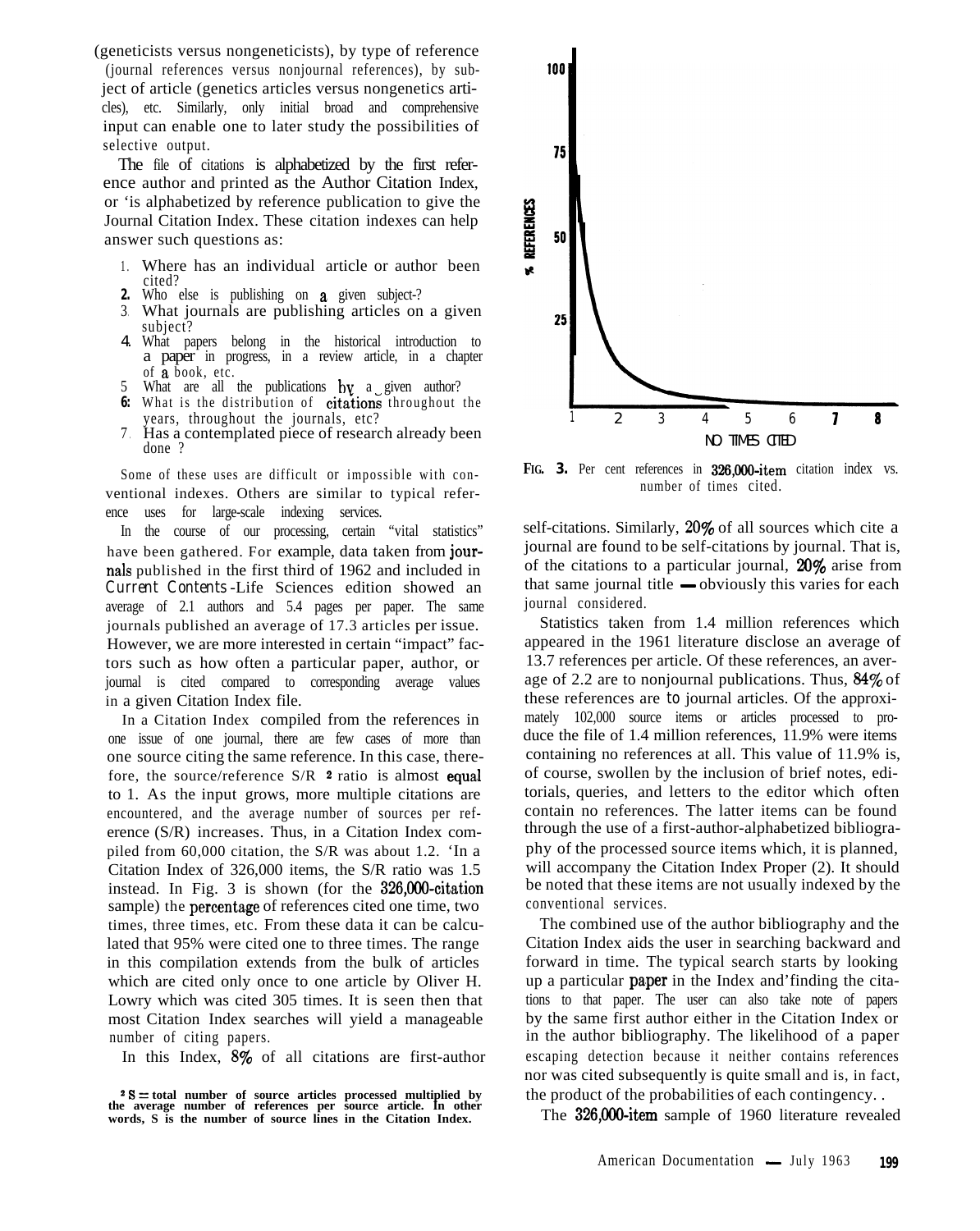that the first year preceding the citing source publication is the most heavily cited, and that half the references are from the eight-year period preceding the source. Ours, and all other absolute figures reported on this subject, however, must be corrected for the varying numbers of articles actually published in earlier years. One hundred citations to a year in which only 1,000 articles were published is comparable to 10,000 citations to a more recent year in which 100,000 articles were published.

One wav of describing the utilization of a journal is to list the titles and distribution of the publication which cite the journal in question- For example, Fig. 4 shows the number of citations from the sample Index to AM J HUM GEKET. This example includes a high proportion of self-citations by this journal  $-37\%$  rather than the average of  $20\%$ .

In order to have a single term which describes the utilization of each journal, we define a "utilization factor" (Fig. 5). The utilization factor is the product of two terms,  $K$  and p. The slope  $K$  (derived from Cole's  $(3)$ approach to reference scattering) is obtained from the plot (Fig.  $6$ ) of the logarithm of the cumulative sum of citing journal titles as a fraction of the total titles versus the cumulative proportions of the citing articles (grouped by journal titles). This slope characterizes the distribution of citations among various journal titles. The term p is that *proportion* of the total source journal titles processed which actually cite the journal in question. The

| Source Journal Title       | No. Times Citing AJHG   |  |
|----------------------------|-------------------------|--|
| AM J HUM GENET             | 59                      |  |
| ACTA GENET STAT MED        | 24                      |  |
| <b>GENETICS</b>            | 7                       |  |
| <b>NATURE</b>              | $\overline{7}$          |  |
| <b>EUG QUART</b>           | 6                       |  |
| <b>CANCER</b>              | 5                       |  |
| <b>HEREDITY</b>            | 4                       |  |
| P NAT AC SCI US            | $\overline{\mathbf{4}}$ |  |
| <b>NATURWISSENSCHAFTEN</b> | $\overline{\mathbf{4}}$ |  |
| P SOC EXP BIOL MED         | 3                       |  |
| J HERED                    | 3                       |  |
| <b>SCIENCE</b>             | 3                       |  |
| JAP J GENET                |                         |  |
| J GENET HUM                |                         |  |
| AM J CLIN PATH             |                         |  |
| <b>BRIT J HAEM</b>         | 2222                    |  |
| J BIOL CHEM                |                         |  |
| P JAP AC SCI               | $\overline{c}$          |  |
| <b>J GENET</b>             | ı                       |  |
| ARCH PATH                  | ۱                       |  |
| <b>BRAIN</b>               |                         |  |
| J DAIRY SCI                |                         |  |
| ANN END                    |                         |  |
| ARCH BIOCHEM BIOPHYS       |                         |  |
| ANN INT MED                |                         |  |
| AM J DIS CHILDR            |                         |  |
| ARCH DIS CHILDH            |                         |  |
| NEUROLOGY                  |                         |  |
| EXPERIENTIA                |                         |  |
| CANC RES                   |                         |  |
| <b>GENET IBER</b>          |                         |  |
| PED CLIN                   |                         |  |
| ACTA PATH MICROBIOL SCAND  |                         |  |
| HELV PAED ACTA             | T57                     |  |
|                            | TOTAL                   |  |

FIG. 4. Total number of rimes source titles cite the American Journal of Human Genetics in the 326,000-item citation index.

JUJ = Journal Utilization by Jourr

 $JUI = K \times p$ 

Where

 $K =$  Slope of the best straight line obtained from the plot of the log of the cumulative sum of source titles as a fraction of total titles (ST/EST), versus the cumulative tailies of title occurrences (from Slide 6) as a fraction of the total occurrences  $(S \not\leq S)$ .

And

 $p =$  Proportion of the total journal titles processed which cit AM J HUM GENET

NOTE: K is analogous to the "Reference Scattering" term described by Cole, PF, J DOC, 18, 58 (1962)

FIG. 5. Utilization factor.

product of  $K$  and  $p$  gives a value indicative of the utilization of the journal by journals.

Users of the Citation Index are struck by the enormous variety of data that can be extracted from our file. One of the most interesting correlations is the "journal impact factor." In the usual citation count methods, as, c-g., Gross and Gross (4), the importance of a journal is determined by the absolute number of citations to it. The J AM CHEM SOC ranks first on such a list.<sup>3</sup> Trowever, this count is largely a reflection of the fact that more articles are published in this journal than most. This approach is not much more sophisticated than ranking the importance of a journal by the quantity of articles published. The first step in obtaining a more meaningful measure of importance is to divide the number of rimes a journal is cited by the number of articles that journal has published. This linear relationship is valid at least as long as self-citations are not eliminated, as Westbrook  $(5)$  did, nor multiple citations omitted, as by Raisig  $(6)$ . When this calculation is performed, the J AM CHEM SOC no longer ranks first. In our own citation counts, the PROC NAT ACAD SCI, NATURE, SCIENCE and other journals move towards the top - including some journals which publish many articles and others which do not. However, even these rankings may not hold in each field. A leading chemist may prefer to publish in the J AM CHEM SOC, whereas a leading geneticist may prefer the PROC N4T ACAD SC1 or XATURE. Indeed, the number of genetics md biochemical articles in the PROC NAT ACAD SCI has grown considerably of late.

Taking the analysis one step further, librarians and information scientists can organize collections of frequentlv used papers. It seems utterlv foolish to be sending out bound volumes of journals which are being borrowed for a small group of frequently cited articles. The citation data now available makes such a determination possible without intimate knowledge of the subject matter. Thus, we can say with reasonable certainty that any biochemistry librarian would be well advised to have Lowry's

(195G).